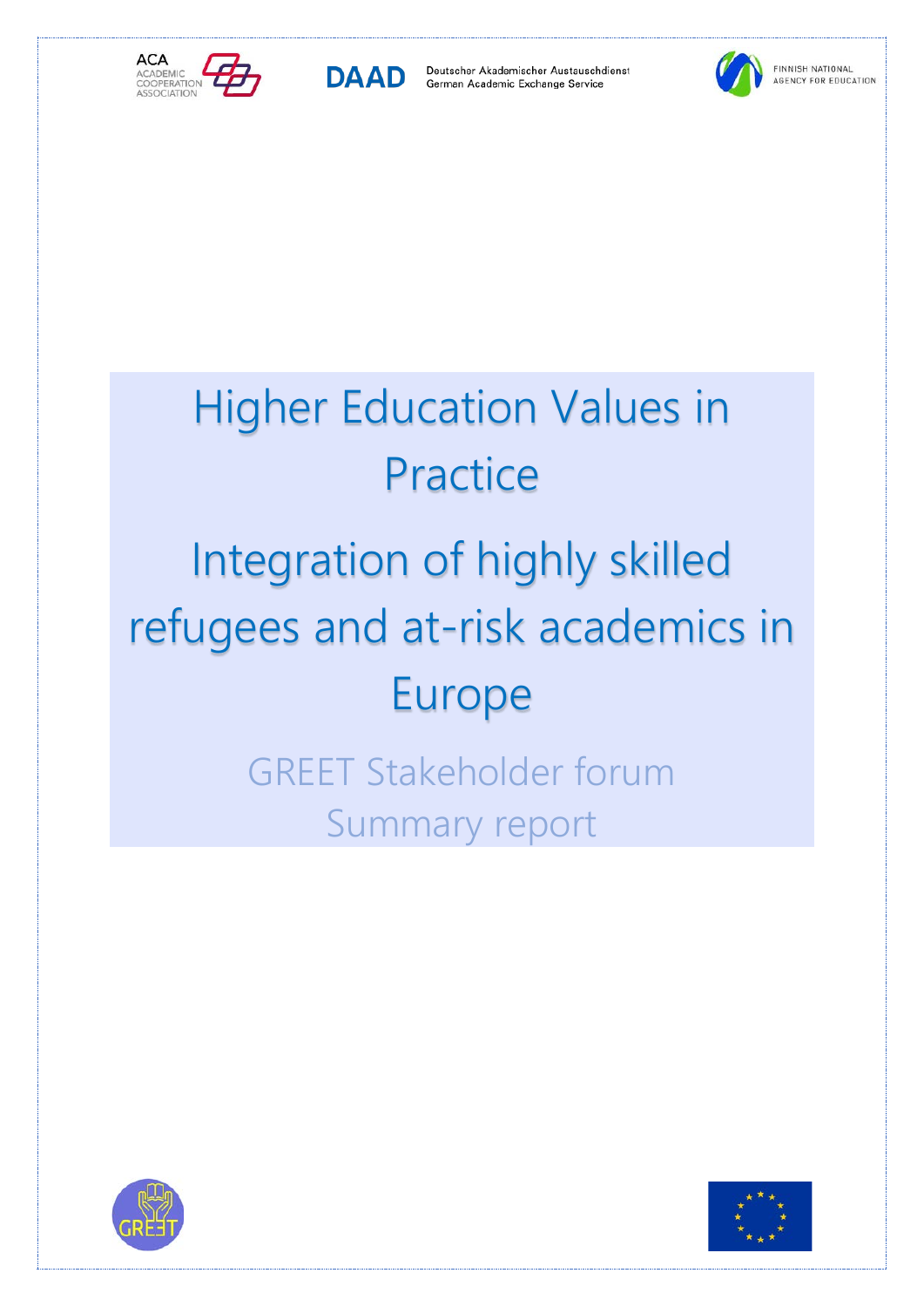## Background of the event

On 13-14 June 2019 the GREET stakeholder event took place in Brussels, at the European Committee of the Regions. This public event, titled "Higher Education Values in Practice - Integration of highly skilled refugees and at-risk academics in Europe", was co-organised with the team of the Academic Refuge project, funded under the Erasmus+ programme. The aim of such a joint event was to bring together the actors in the international higher education (HE) community who are engaged and interested in wider cooperation in the integration of students and scholars with refugee background and at-risk academics – primarily but not exclusively in Europe.



*Image 1: Plenary panel on the refugee integration practices and policies in Europe (photo by Bruno Achen)*

During the two half-days in Brussels, more than 120 delegates engaged in discussions on academic freedom, higher education role and values, internationalisation of higher education and support for highly skilled refugees, as well as cooperation at different levels, from institutional to national and European. The presence of a different range of stakeholders – from higher education institutions (HEIs), international associations and networks, national and EU authorities, national Erasmus+ agencies and EURAXESS contacts points was valuable for sharing experiences in the past several years and looking into

what kind of actions are needed in the future, after the initial "crisis response". In this light, it was emphasised that continued support from policy makers at both national and European level is highly needed in the future, especially with the view to the next generation of EU programmes, primarily Erasmus+ and Horizon 2020. i.e. Horizon Europe.

The event [programme](https://acaevents.events.idloom.com/greet/pages/programme) combined plenary and break-out sessions, which allowed for broader discussions in the audience as well as smaller-group exchange on more concrete topics focusing specifically on students, scholars and cooperation platforms that can enhance influence on the kind and extent of support the HE community receives from decision makers.

The aim of this summary report is to provide an overview of the main discussion points during the sessions designed and coordinated by the GREET consortium and to put forward a number of recommendations for policy makers, with a particular focus on the future of European cooperation.

The sessions to be covered in this report addressed the following topics:

- Awareness raising for supporting higher education in emergencies
- Support for students with refugee background Student engagement initiatives
- Networks, associations and task forces as support structures and advocacy tools
- Initiatives to support integration of highly skilled refugees into higher education in Europe

The following pages will provide an outline of the main points raised by the speakers or audience during the sessions and some examples of practice provided.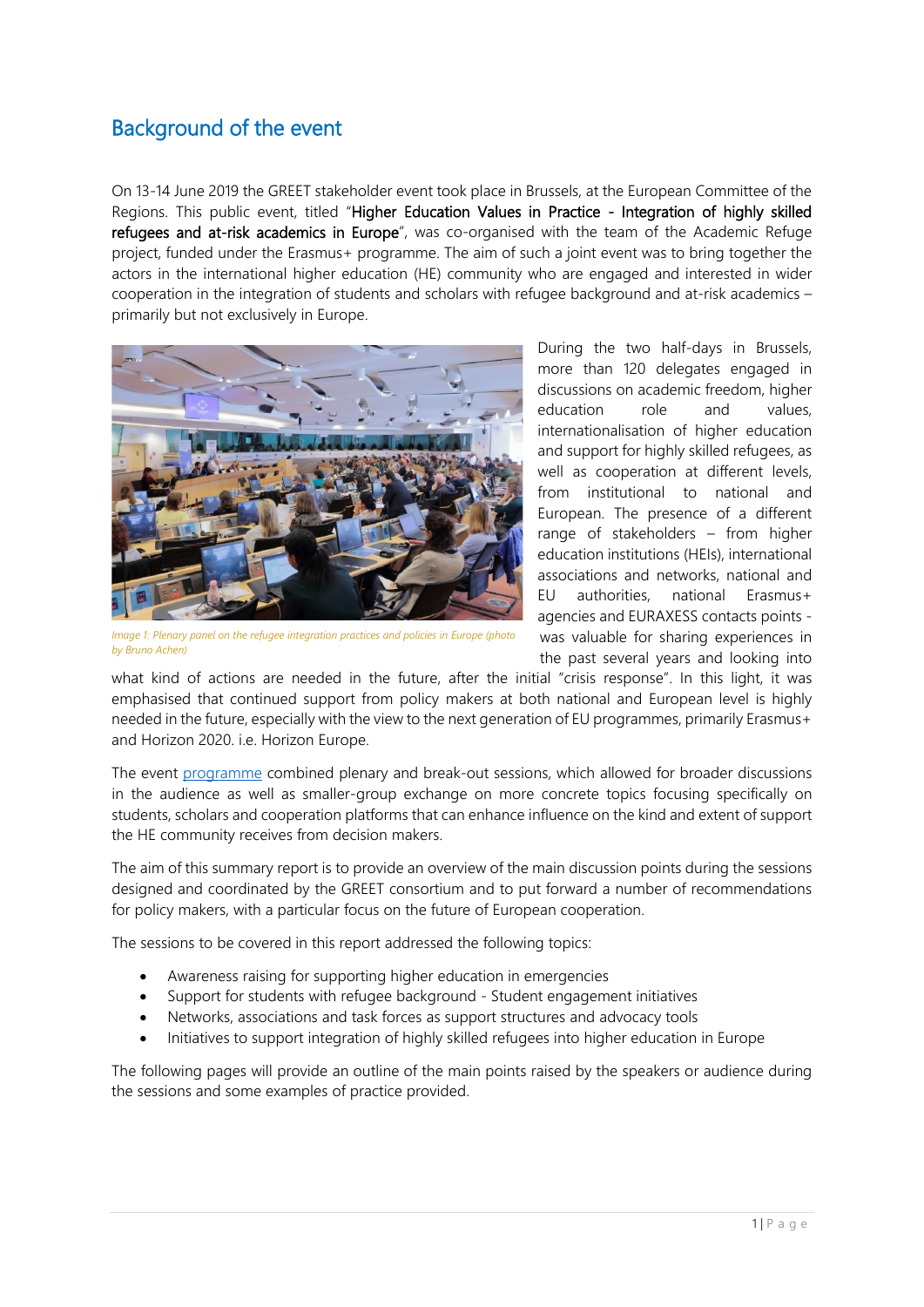## Awareness raising for supporting higher education in emergencies

#### Moderator:

*Sini Piippo, Finnish National Agency for Education EDUFI* 

#### Panellists:

*James R. King, Director, IIE Scholar Rescue Fund Marita Häkkinen, Coordinator, University of Jyväskylä IIE-Scholar Rescue Fund Fellow / Visiting Scholar, Oslo Metropolitan University*

#### Outline and rationale of the session and topic

The session provided the participants informative perspectives to the humanitarian crisis and the higher education emergency in Yemen, which has not been receiving sufficient international attention. The discussion was then broadened to the possibilities of supporting scholars and PhD students from crisis areas with the efforts of European higher education community.

When education in emergencies is discussed, the focus tends to be rather on basic and vocational levels and higher education in many cases is not among the priorities. In this session, the speakers shared their perspectives on the *importance of supporting higher education in emergencies*: as a path to obtaining qualification in many fields, but equally as a means of protecting the lives of scholars and of helping them continue their research. Furthermore, the (European) higher education community bears the responsibility of supporting future generations of academics with the view to their potential return to home countries and rebuilding post-conflict societies.



*Image 2: Panel on higher education in emergencies (photo by Bruno Achen)*

At the same time, it is necessary to help people to integrate into the new countries, which is not only important to individuals but also to host universities. Compared to those who have chosen to study or do research abroad, scholars at-risk were forced to leave their home countries. HEIs should thus also support individual career planning to facilitate mobility of researchers as well as learning the language and supporting the situation of the entire family. It is shown that academia in the host country benefits from the research and teaching of at-risk scholars, including but not limited to valuable experiences, knowledge and

competencies brought to the host universities in Europe.

#### Key points

One of the recurring issues was providing funding for scholars and the sustainability of the support structures. The funding schemes, such as the Scholar Rescue Fund provide a valuable support mechanism that could be utilised even more widely. Finding a sustainable funding after the grant period might be challenging, as the researchers/PhD students in most cases need to compete for funding in the regular funding schemes. One idea raised during the session were the possibilities of working in closer collaboration with foundations on national level to create supplementary funding schemes. One area not covered currently are the scholars who have already resided in a safe country for several years.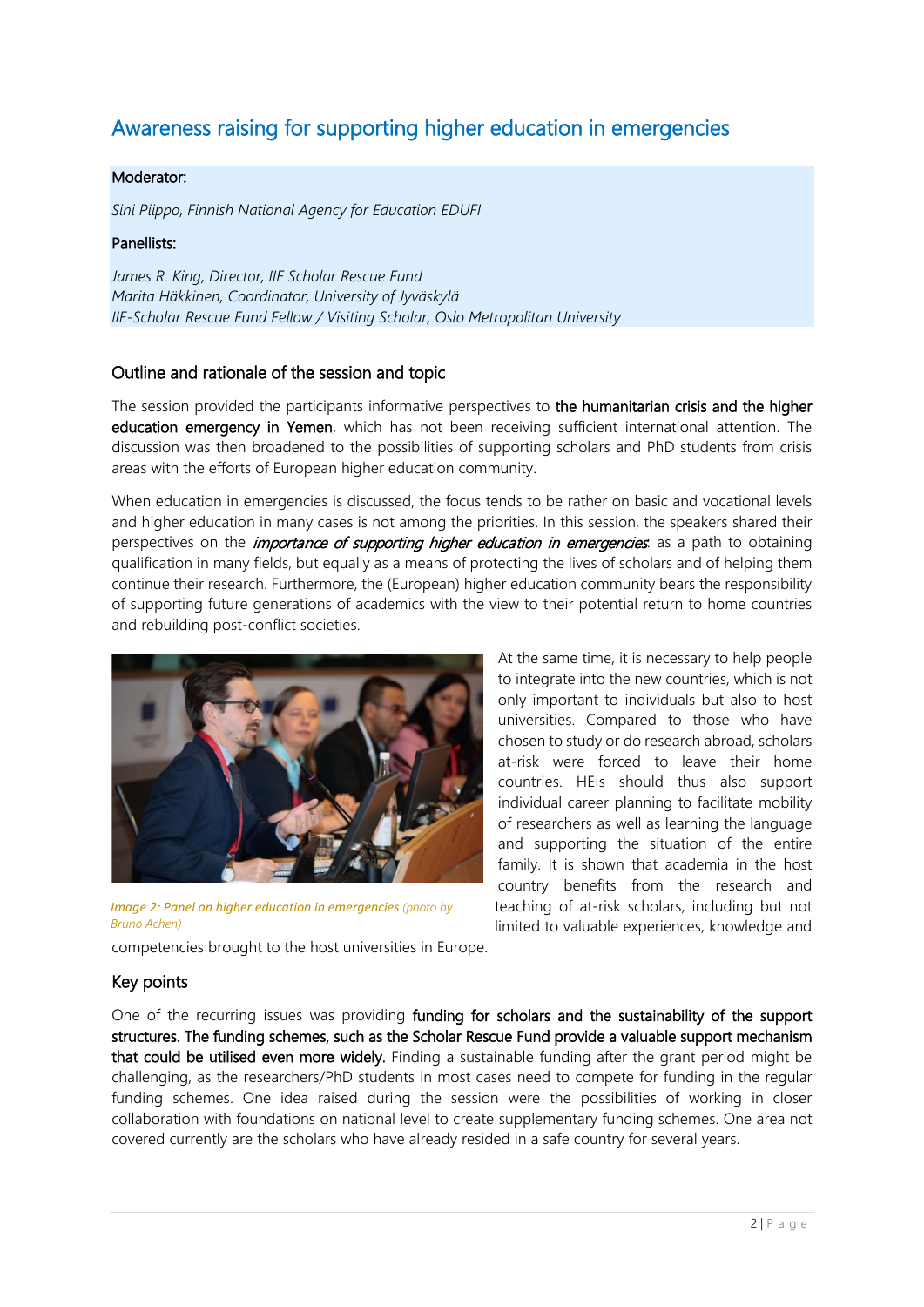As one of the potential mechanisms to ensure more sustained co-funding might be regional placements, involving cooperation with HEIs in the countries neighbouring scholars' country of origin, also as a way of keeping scholars near their home countries, given that there are less cultural barriers as well.

A point was raised concerning the importance of ensuring sufficient institutional resources for the implementation of this kind of initiatives: the higher education institutions should be willing and aware of the importance to allocate specific resources to ensure successful efforts. In some cases this has been challenging.

One of the topics discussed during the session focused on the role of different support providers, such as Scholar Rescue Fund (SRF) and Scholars at Risk (SAR), and local/national authorities. It was noted that, understandably, the relations depend on the country of origin and the level of risk for scholars. In many cases it has been proved to be highly beneficial to involve the actors from different levels to ensure sufficient support: as a best practice example, the collaboration structure between the Scholar Rescue Fund, EDUFI and the Finnish host higher education institutions was discussed.

In addition to discussing the crisis in Yemen, the participants of the session raised the complexity of the current situations in Turkey and Libya in the discussions.

*It is important for the HEIs to participate more in the different support activities and networks in order to learn more and to gain understanding on the individual approaches. HEI staff should receive more specified training in order to have the expertise needed to support the prospective students/scholars. Networks between HEIs are very important but also contacts with different stakeholders and sharing information. Such networks and contacts help to create a safety net for students/scholars at-risk.* 

*Commitment and competence are needed in order to really support study and career paths!*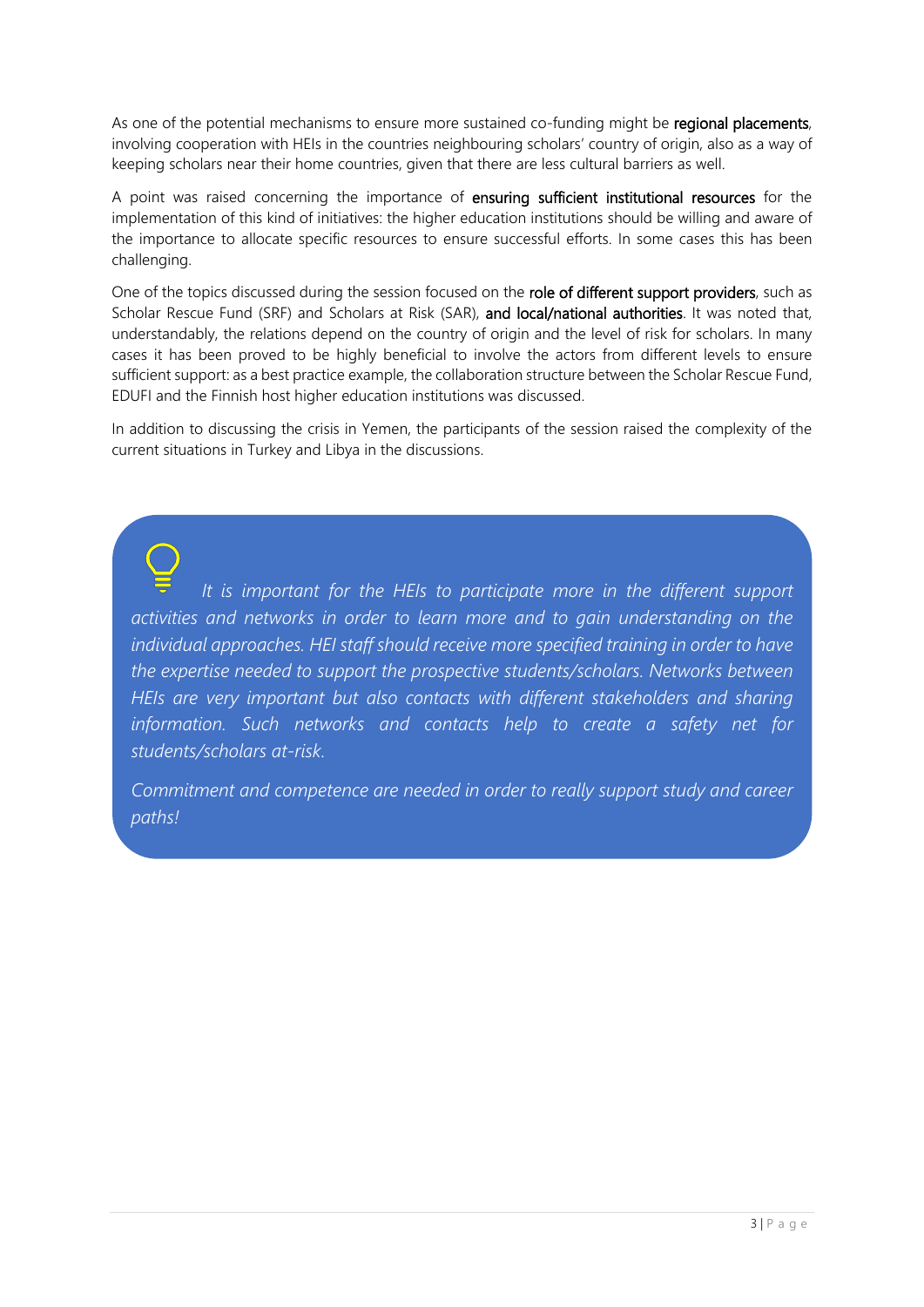# Support for students with refugee background - Student engagement initiatives

#### Moderator:

*Julia Kracht Araújo, German Academic Exchange Service, DAAD*

#### Impulse speech and Moderator

*Christian Gerhus, Coordinator study start for new immigrants, University of Siegen Majdi Bido, Assistant preliminary studies for new immigrants, University of Siegen*

#### Outline and rationale of the session and topic

Student-led initiatives can play an important role when it comes to the integration of refugee students into the university. Students can give first-hand advice and know obstacles and solutions well from their own experience. Also, a student buddy or mentor is more approachable for some than the international office.



*Image 3: Session on student engagement initiatives, (photo by Bruno Achen)*

This way, a student initiative can become a strong support and a multiplier for the international office. Often, student initiatives arise from voluntary engagement amongst the student body and do not require much funding to be implemented. They can take various forms, from mentoring programmes, campus tours, language buddies, social integration and many more.

In this session, a student initiative from Germany (University of Siegen) presented their work and spoke about how they came into existence, how they are linked to the university, funding, organisation of the initiative, knowledge transfer, etc. The university of Siegen' project is funded by the "Welcome" programme which provides HEIs in Germany with funds to support their student-led initiatives for refugee students. The programme is funded by the Federal Ministry for Education and Research and administrated by the German Academic Exchange Service (DAAD). The aim of the session was to provide other universities with ideas, inspiration and practical tips on how to support or start student initiatives at their institution, in order to provide the best possible integration for refugee students into the academic life.

#### Key points

The persisting challenge across European countries is lack of documents, i.e. diplomas and subsequently, the challenge of how to test knowledge and competences. Christian Gerhus illustrated how this is done in Germany via the [TestAS,](https://www.testas.de/en/index_en.htm) a test that checks subject-related knowledge of international students to make foreign certificates comparable. With funding from the BMBF, the test was also made available in Arabic and free of charge for refugees (https://refugees.testas.de/en/). It was noted that a similar test exists in Finland as well, which can be taken in Finnish, Swedish or English.

Language competences remain another pertinent issue for course enrolment and in some countries, such as Germany, C1 is the language level required for a degree course. Some institutions, including the University of Siegen, allow enrolment as of B1. However, the speakers stressed that there have actually been no success stories from amongst people who enrolled with B1 level. At the same time, C1 is a very high level for most refugees - language learning represents a big hurdle vis-à-vis the time and effort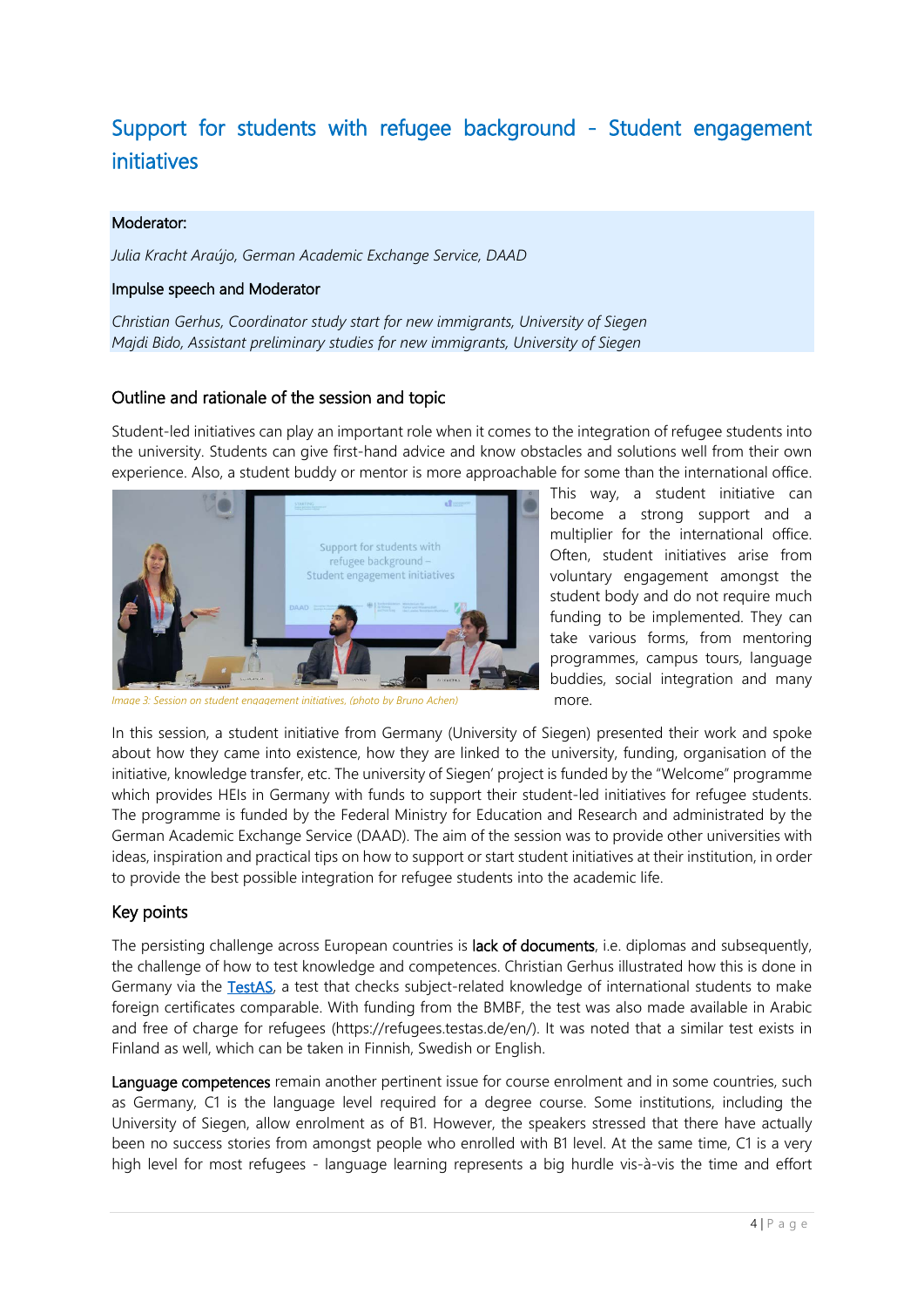required to learn the German language. In the case of the University of Siegen, only few courses are available in English, so the knowledge of German is a basic requirement to be able to study there.

As another example and based on a survey amongst 1000 Syrian students in Turkey – language is the second biggest challenge, in addition to legal status and recognition of diplomas. Social integration and making friends represent another problematic aspect for refugee students, which is why peer-to-peer counselling from refugees for refugees plays a very important role. The **buddy programme** at Siegen has no special restrictions to the matching. All starting students are matched to an older student, including immigrants. They are matched to German students, refugee students or international students. Unfortunately, it was noted that, despite the relevance of such support, finding volunteers has become challenging as the numbers of volunteers in Germany seem to be decreasing. Although obtaining ECTS is a motivational element, most universities in Germany do not give credit points for engagement in the Welcome initiatives. The major difficulty for the HEIs seems to be adapting curricula accordingly. However, the number of student initiatives in the "Welcome" programme has stayed almost the same since the programme's start in 2016.

*Some of the advantages of the peer-to-peer approach include cultural proximity, e.g. language and intercultural competence; shared experiences and "seeing eye-to-eye", having a peer/buddy as a role-model and mentor, sensitivity and authenticity, direct feedback and empowerment.*

*Although it may be challenging to engage volunteers for buddy programmes, a personal approach is always the best way to find new volunteers - speaking to people and raising their interest directly in the topic.*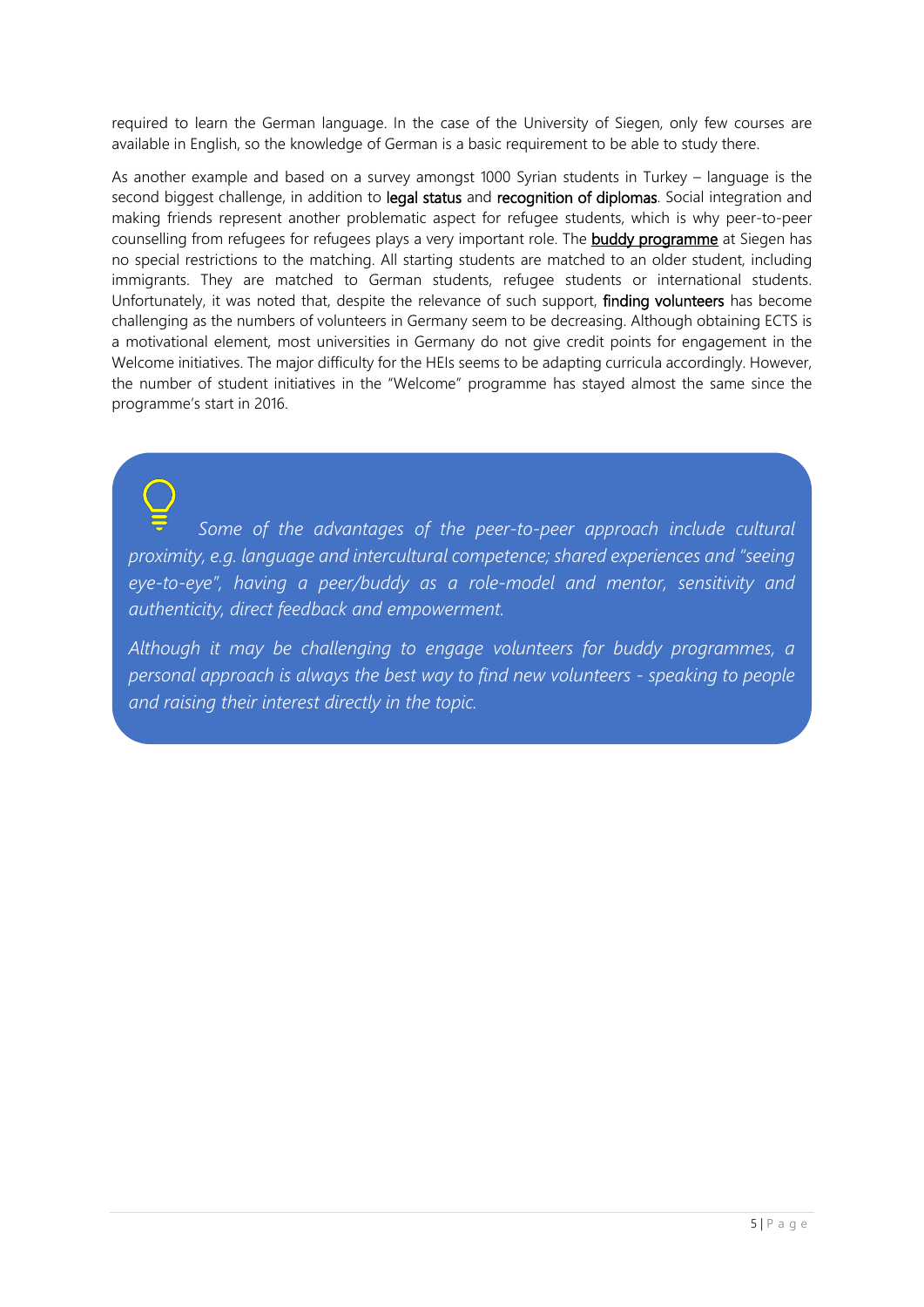## Networks, associations and task forces as support structures and advocacy tools

#### Moderator:

*Marija Mitic, Policy Officer, Academic Cooperation Association (ACA)*

#### Panellists:

*Mathieu Schneider, Associate Professor in history of music and Vice-President of the University of Strasbourg Marjolein (Jo) Breda, Senior Policy Officer Social Affairs, Vlaamse Interuniversitaire Raad (VLIR)*

#### Outline and rationale of the session and topic

The level and magnitude of support for initiatives aiming at developing or enhancing integration practices of students and scholars with a refugee background varies across Europe. In some countries, national-level support – through funding, coordination or other measures – allows higher education institutions (HEIs) to develop support models for incoming refugee students or academics. In some countries without such support, HEIs have joined forces to cooperate and to advocate jointly towards decision makers at local, regional or national level. At the same time, European-level exchange is still highly needed for training and peer learning purposes, and university networks and stakeholder associations are using this asset to be platforms for exchange and dialogue with EU policy makers.



*Image 4: Panel on networks and associations for advocacy, (photo by Bruno Achen)*

In this session, the panellists shared their experiences in creating formal or informal networks for cooperation and advocacy at various levels and discussed how the actors in the European higher education community at large could and should get involved to further link the existing networks and associations.

### Key points

The role of university networks and rectors' conferences in lobbying and advocacy activities was emphasised as one of the crucial factors in ensuring support for HEIs at national level, as well as cooperation with local authorities. Through the example of the MEnS network in France, Mathieu Schneider illustrated how cooperation and engagement of different stakeholders, including cooperation with media, can make an impact in the support provided to highly skilled refugees and commitment by policymakers. As he pointed out, it is important to move from observation to action. Jo Breda presented the current *modus operandi* of the Equal Opportunities Working Group and working group Refugees in Flanders, which involve Flemish higher education institutions. Illustrating goals and challenges encountered along the way, she pointed to the relevance of delegating responsibility where it belongs and distributing it across different actors by task and competence.

Another relevant point raised is the relevance of existing research and evidence, which should serve as a strong argument to policymakers as to the need for more support at all levels. A lot of existing projects and initiatives can provide relevant evidence, which is another reason to point to the need for more cooperation and networking between project consortia in Europe. This is especially the case with EU-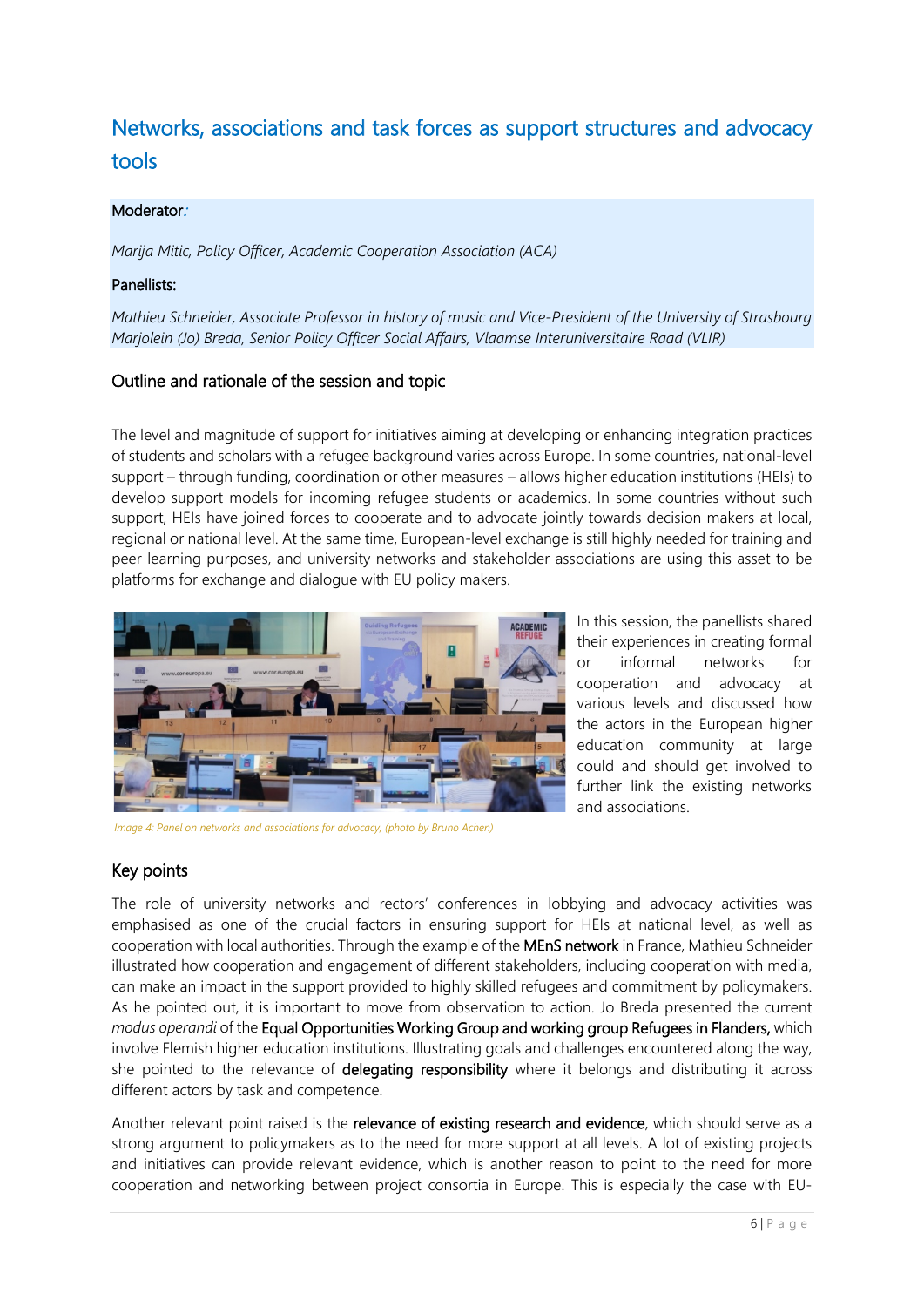funded project, where more (coordinated) communication would be welcome between the European Commission and project consortia, not the least to keep awareness and visibility of the different activities implemented across Europe and to avoid redundancy and overlap, and instead - ensure synergies. A European framework for action was called for in order to have a common voice, join forces and effectively advocate at the EU level for enhancing the support for refugee-background students and scholars.

*Even if there is no more imminent "crisis", there is undoubtedly a lot more work to be done to support threatened scholars and highly educated groups with refugee background. It is relevant for all policymakers to acknowledge that the higher education community actors – from universities, civil society organisations, schools, university networks, etc. – need sustained support in ensuring that the highly skilled refugees in Europe have further opportunities to continue studies, research and work in the host or another European country. A lot has been done since 2015, largely towards removing major administrative barriers and allowing access to the different systems, whether university or labour market. In order to sustain or enhance the existing support structures, there should be a common and coordinated approach among all relevant actors both at national and European level.*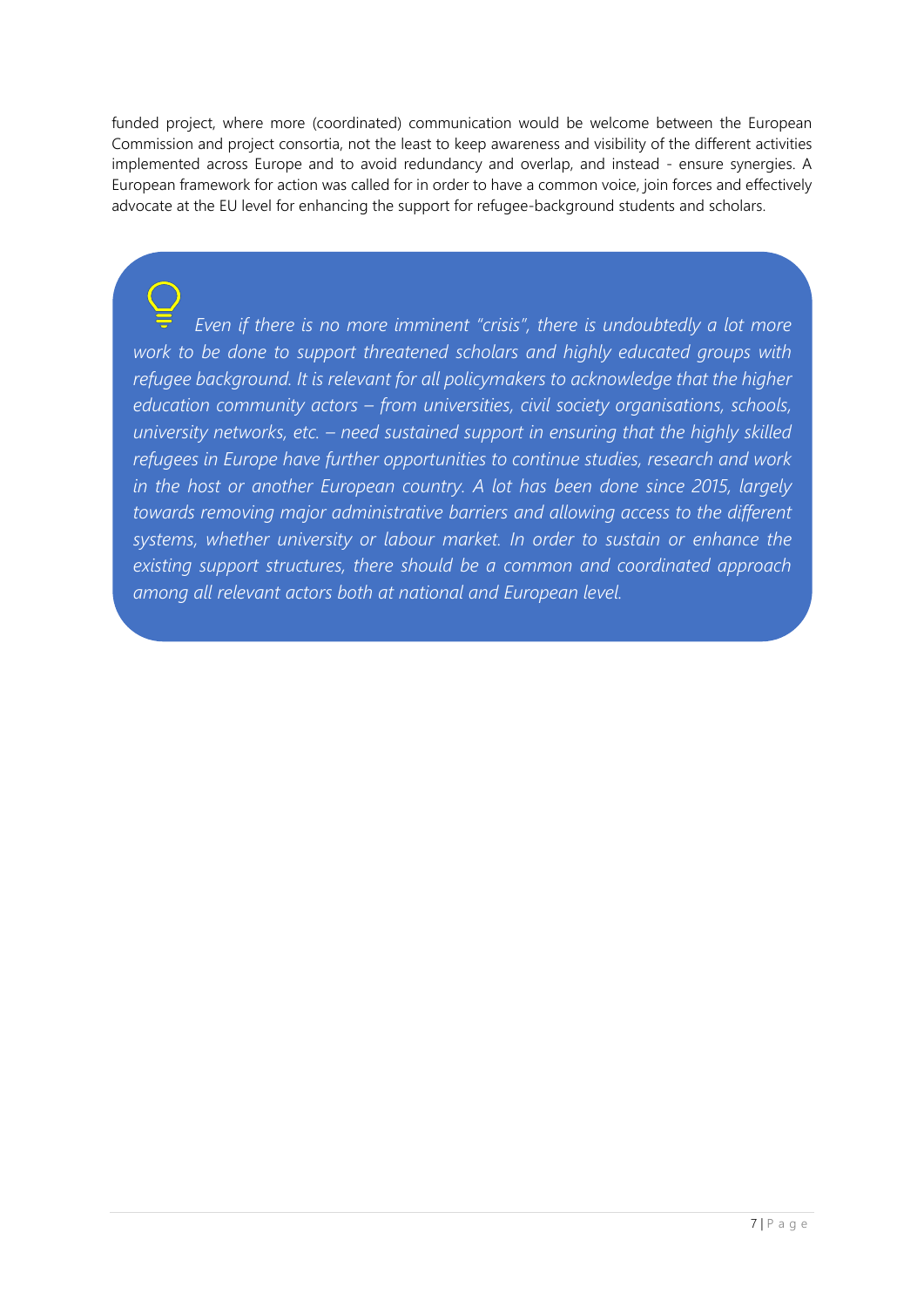# Initiatives to support integration of highly skilled refugees into higher education in Europe

#### Moderator and presenter:

*David Crosier, Eurydice*

#### Panellists:

*Julia Kracht Araújo, DAAD Mathieu Schneider, University of Strasbourg/MEnS network Kaisu Piiroinen, Finnish Ministry of Education and Culture Majdi Bido, University of Siegen*

This plenary panel provided an overview of national-level policies for refugee integration through the Eurydice network, and then gave concrete examples of developments in a number of countries and higher education institutions (Finland, Germany and France). Setting the scene with the Eurydice report *Integrating Asylum* [Seekers and Refugees into Higher Education,](https://eacea.ec.europa.eu/national-policies/eurydice/content/integrating-asylum-seekers-and-refugees-higher-education-europe-national-policies-and_en) published in February 2019, David Crosier presented some of the findings, indicating a very mixed picture of national responses across



*Image 5: Panel on integration initiatives in Europe (photo by Bruno Achen)*

Europe. The three most commonly stated measures in place are 1) linguistic support 2) financial support and 3) **quidance and counselling.** The experience in the countries and institutions represented in the panel confirms these findings, and panellists emphasised some good practices and lessons learned so far. Above all, it was agreed that language learning is crucial. The good practice in Germany is that lessons take place at the university so that the learners can already get familiar with the academic setting and institutional culture. Equally important is clear communication with all the stakeholders and not less, listening to the target group so that support measures are adequately implemented. In France, for example, cooperation with local authorities proved to be crucial in supporting refugees not only with the academic opportunities, but also with accommodation and administrative support. Keeping refugee students as a separate group at the early stage of learning and then integrating them with other students also proved conducive for their smoother adaptation in the environment. In Finland, one major lesson has been to start with data collection as early as possible to build solid evidence and thus ensure continued support by decision makers.

What are the next steps? The panellists put forward some possible actions with the view to supporting the HE community in the future:

- Creating a European framework of action: acknowledging the differences in higher education systems and policy actions across Europe and building on the Eurydice report, it would be helpful to bring together the results achieved so far and put forward proposals for the way ahead within a common European framework.
- More and better sharing of data and information, including on existing successful integration initiatives in Europe: there is public mistrust towards migrants and refugees and the community has the responsibility to change the perceptions through solid evidence, good examples and success stories.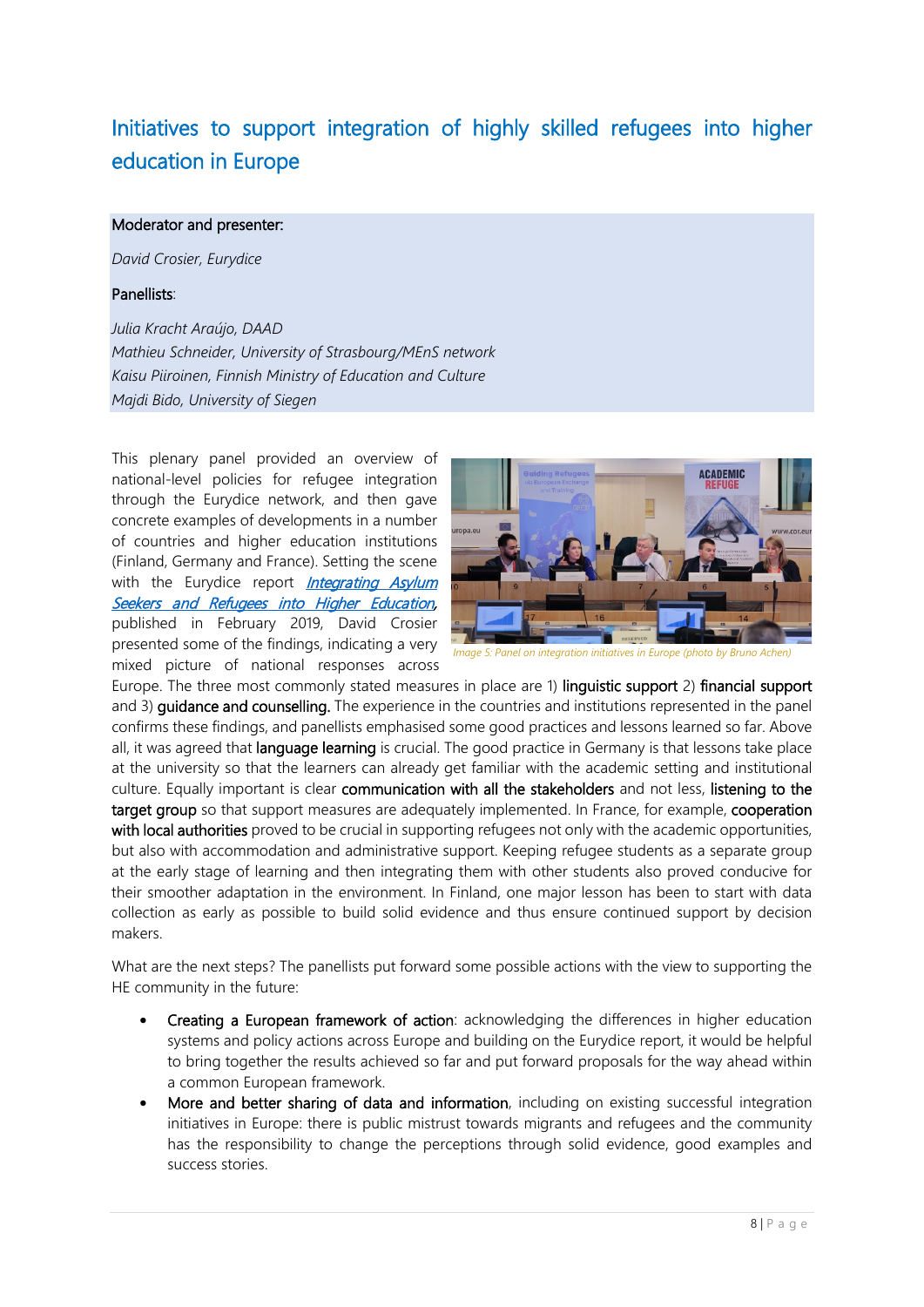• Continuation of support and funding for integration initiatives, both on national and European level: after the initial "crisis", there is work in continuing support for refugee-background students and scholars, who – as it was noted – will form a new high-skilled generation of people who know the value of academic freedom and importance of the support received in a host country, which will impact the course of Europe in the future.

## GREET online compendium

As part of the GREET project, the consortium is currently developing an online compendium  $- a$ repository of existing European, national or institutional-level initiatives, projects and policies that aim to support the integration of students and scholars with refugee background. The aim of the compendium is to provide a comprehensive overview of relevant activities in this field and facilitate information sharing in the European higher education community. It will also contain all the material developed in the GREET project.

The online compendium will be launched in September 2019.

If you would like your work to be featured in the compendium, please send a short summary (one paragraph of up to 10 lines), a picture and relevant link(s) to the consortium at:

[marija.mitic@aca-secretariat.be](mailto:marija.mitic@aca-secretariat.be) 

Deadline: 15 September 2019.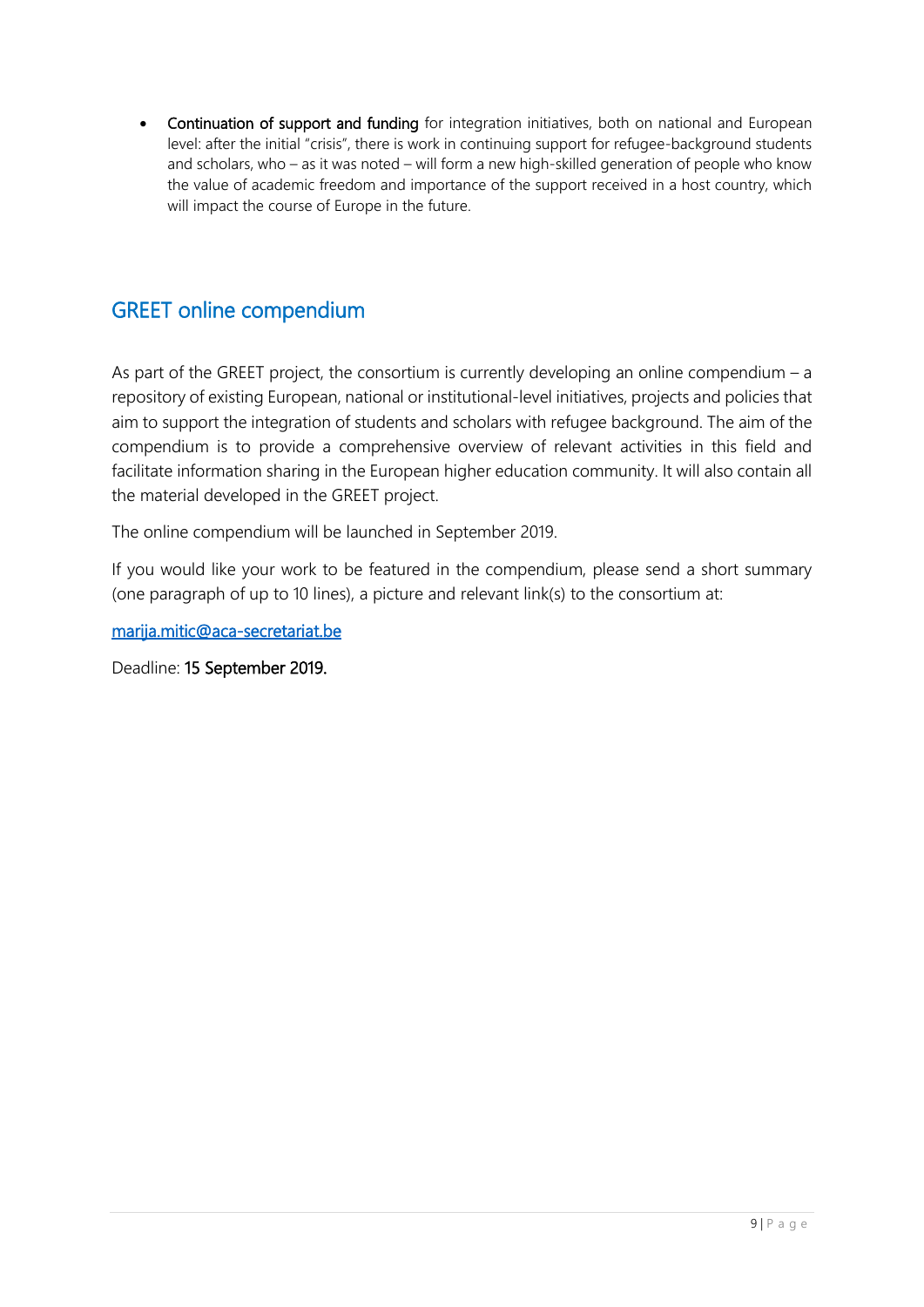## Recommendations for European-level action

In conclusion and with the view to EU-level support in the next generation of programmes, especially Erasmus+ and Horizon Europe, a few points have been mentioned more than once at the event and deserve closer attention of the HE community and EU policymakers. Amongst many relevant points raised throughout the event, below are some that have been repeatedly addressed not only at this event, but within the European HE community at large.

Continued EU support: The GREET consortium welcomes the EC's announced support for already existing networks and platforms in the next framework programme, Horizon Europe. This approach will ensure sustainability and better coordination of activities in the mid and long-term perspective, especially with the view to building stronger links between these support structures and influence more system-level changes in integration of refugee-background students and academics.

More European-level cooperation*:* <sup>A</sup> repeated message across the HE sector since 2015, has been to develop a European framework for action in supporting highly skilled refugees in order to use the existing knowledge, structures and tools in place and build synergies in the future.

More coordinated communication with and within the European Commission: especially between the EC Directorates-General (EAC and RTD) and EC-coordinated networking support for project teams for stronger cooperation and minimum repetition in the implementation of activities under such funded projects. Beneficiaries of EU programmes agree that it would be highly helpful to have some introductory meetings organised by the EC, where project leaders would meet, present their projects and discuss a roadmap for cooperation.